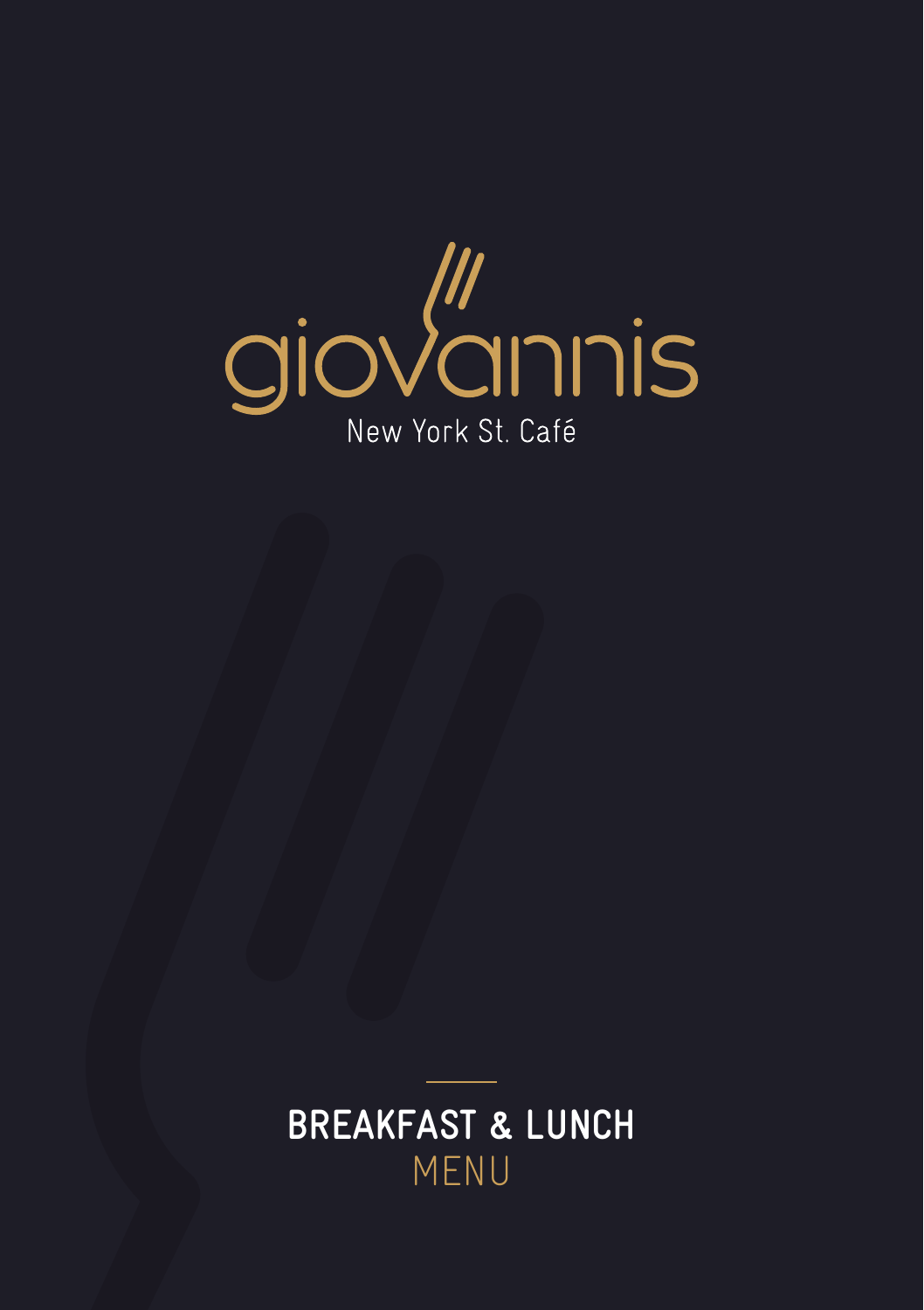



# Classic All-Day Breakfast

**Full English Breakfast £9.20** Two Lincolnshire pork sausages, two slices of bacon, free-range egg, hash brown, baked beans, grilled tomato, mushrooms & two slices of toast

**Full Monty Breakfast £11.20** Three Lincolnshire sausages, three slices of bacon, two free-range eggs, two hash browns, baked beans, grilled tomato, mushrooms & two slices of toast

**Veggie Breakfast £9.20** Two veggie sausages, two free range eggs, Halloumi cheese, one hash brown, mushrooms, grilled tomato, baked beans, & two slices of toast

**Vegan Breakfast £9.20** Two vegan sausages, mushrooms, avocado, grilled tomato, baked beans, falafel & two slices of toast

**Health Booster Breakfast £11.20** Four scrambled eggs, half avocado, grilled tomato, smoked salmon & two slices of granary toast

**Kids Breakfast £5.50** One Lincolnshire sausage, one slice of bacon, one free range egg, baked beans & a slice of toast

#### **Extras**

| One extra Bacon / Sausage / Hash brown80p |  |
|-------------------------------------------|--|
|                                           |  |
|                                           |  |
|                                           |  |
|                                           |  |



# Breakfast Sandwiches

All sandwiches are served on a choice of fresh sliced bread, toast or barm and the compact of the comes with a bread, toast or barm of  $\Box$  Our four-egg omelette comes with a

| Bacon. £3.00                  |
|-------------------------------|
| Sausage £3.00                 |
| Egg. £2.65                    |
| Bacon & Sausage £3.85         |
| Bacon & Egg £3.50             |
| Sausage & Egg £3.50           |
| Bacon, Sausage & Egg. . £4.10 |
| Full Breakfast Barm £5.35     |
| Bacon, sausage, egg, hash     |
| brown, cheese & mushrooms     |

**Full Veggie Barm £5.35** Veggie sausages, egg, hash brown, cheese & mushrooms

**BLT.** . . . . . . . . . . . . . £3.75 Bacon, lettuce, sliced tomato & mayonnaise on toast



# **Lighter** Breakfasts

| Healthy Breakfast Wrap  £6.60<br>Scrambled egg, avocado, sliced<br>turkey in a toasted tortilla wrap             |  |
|------------------------------------------------------------------------------------------------------------------|--|
| Baked Beans £3.75<br>on brown or white toast                                                                     |  |
| Scrambled or Poached Eggs £5.50<br>on toast                                                                      |  |
| Scrambled or Poached Eggs £7.95<br>with salmon on toast                                                          |  |
| Poached Eggs Benedict  £7.20<br>Poached eggs & bacon on a<br>toasted bagel topped with<br>hollandaise sauce      |  |
| Poached Eggs Royale £8.20<br>Poached eggs & smoked salmon on<br>a toasted bagel topped with<br>hollandaise sauce |  |
| Porridge  £2.95<br>Add Honey & Banana £1.00                                                                      |  |
| <u> Toast : £1.20</u><br>Add Jam or Peanut Butter75p                                                             |  |
| Crumpets (2) £1.85<br>Add Cheese 50p                                                                             |  |
| Toasted Teacake £1.75                                                                                            |  |



side salad, choose two of the following toppings to create your own:

Cheese, Mushroom, Tomato, Jalapeño, Mixed Peppers, Onions, Olives, Bacon, Ham, Goats Cheese, Chorizo, Sausage, Chicken, Pepperoni **£6.50**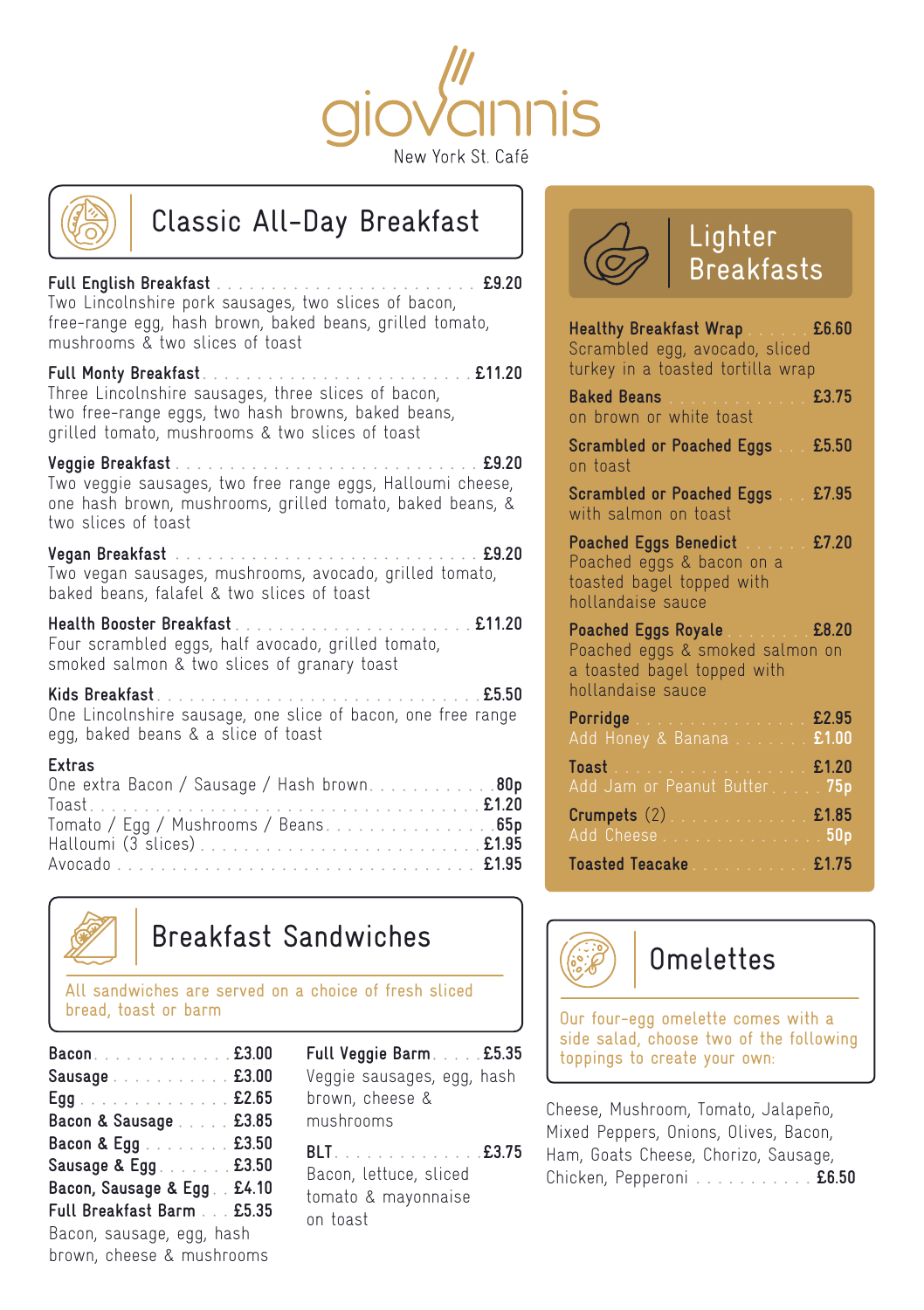

# Speciality Paninis **The Speciality Paninis** Toasted Wraps

All paninis are served hot on large freshly baked ciabattas with mayonnaise - please specify if not preferred

| BBQ Sausage.<br>$\ldots$ £6.95<br>Lincolnshire sausages in a BBQ sauce with<br>melted cheese      |
|---------------------------------------------------------------------------------------------------|
| Grilled Halloumi cheese, pesto, mixed peppers<br>& sliced tomato                                  |
| Steak, mushrooms, grilled onions<br>& melted cheese                                               |
|                                                                                                   |
| . $E6.95$<br>Chorizo<br>Sliced chorizo, jalapeños, mixed peppers<br>& melted cheese               |
| £6.95<br>Lincolnshire sausages, bacon, stuffing, grilled<br>onions & melted cheese                |
| Club<br>. <b>£6.95</b><br>Chicken breast, bacon, sliced tomato<br>& melted cheese                 |
| melted cheese & mustard                                                                           |
| Sliced tomato, grilled mushrooms, grilled onions,<br>mixed peppers & melted cheese                |
| Turkey & Bacon<br>$\ldots$ £6.95<br>Sliced turkey breast, bacon, melted cheese<br>& sliced tomato |
| Chicken pesto, melted mozzarella                                                                  |
| £6.95<br>Pepperoni, melted cheese, mixed peppers<br>& sliced tomato                               |
| Tuna mayo & melted cheese                                                                         |
| $\ldots$ £6.95<br>& sliced tomato                                                                 |
| £6.95                                                                                             |
| Goats Cheese<br>. £6.95<br>المتمام المتمار<br>Goats cheese, pesto & sun-dried tomatoes            |
| melted cheese                                                                                     |
|                                                                                                   |



| Chicken in a peri sauce with cheese & lettuce<br>Chicken Bacon Caesar £5.95<br>Chicken & bacon mixed in Caesar sauce with<br>cheese & lettuce |
|-----------------------------------------------------------------------------------------------------------------------------------------------|
| Chicken in BBQ sauce with cheese & lettuce                                                                                                    |
| Spicy Mexican £5.95<br>Spicy chilli chicken with cheese, jalapeños,<br>avocado & lettuce                                                      |
| Tandoori marinated chicken with cheese<br>& lettuce                                                                                           |
| Tuna Sweetcorn £5.95<br>Tuna mayo with sweetcorn & cheese                                                                                     |
| Falafel Hummus. £5.95<br>Falafel, creamy hummus, mixed peppers<br>& jalapeños                                                                 |
| Chicken & Chorizo £5.95<br>Chicken, sliced chorizo, mixed peppers,<br>jalapeños & cheese                                                      |
| $\ldots$ £5.95<br>Falafel Halloumi Pesto<br>Falafel, halloumi, pesto, mixed peppers<br>& jalapeños                                            |
| Marinated Cajun chicken with cheese & lettuce<br>Tuna Mix.<br>Tuna mix, melted cheese, lettuce & jalapeños                                    |

# Toasties

| Cheese & Tomato Toastie £3.20  |  |
|--------------------------------|--|
| Cheese & Onion Toastie £3.20   |  |
|                                |  |
| Cheese & Sausage Toastie £3.95 |  |
| Cheese & Bacon Toastie£3.95    |  |
|                                |  |

Bagels

| Cream Cheese22.95                   |  |
|-------------------------------------|--|
| Cream Cheese & Smoked Salmon. £5.70 |  |
|                                     |  |
|                                     |  |
| Cheese & Tomato £3.95               |  |
| Smoked Salmon & Scrambled Egg £6.95 |  |